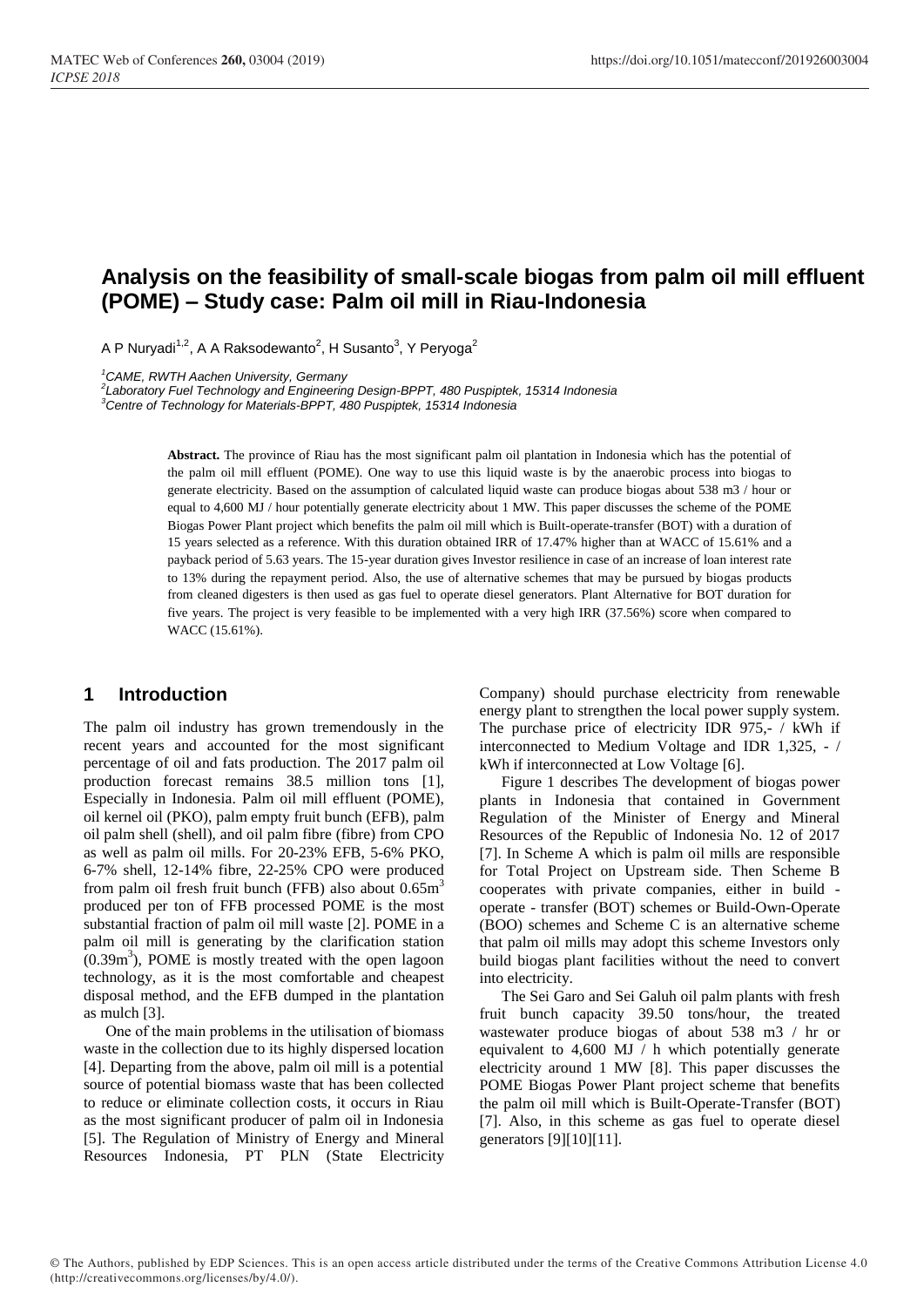

**Figure 1.** Development Scheme of biogas plant construction

## **2 Evaluation of the Economy**

The Biogas Power Plant is evaluated using the Internal Rate of Return (IRR) method and is also the view from the period required to obtain a favourable balance sheet or Payback Period or Present Net Value (NPV) at the end of the BOT period. In this study discussed several alternatives of BOT duration, ranging from 5 years to 20 years with an interval of 5 years

#### **2.1 Data and calculation assumptions**

The lifetime of the gas engine is approximately 60,000 operating hours or around eight years with an assumed annual working hour of about 7,200 hours, while for HDPE-sheet used as a lagoon cover and skirt liner is about 15 years. The plant is assumed to have derated capacity from year 11 up to the 20th year to 98%. Although the actual age of the plant can reach 20 years with a routine overhaul, for this financial assessment it is assumed that the operation of the plant is the same as the BOT period.

However, project funding uses 70% of loans and 30% equity. This funding scheme depends on the facilities provided by the Lender or the Bank and the proposed offer. POME raw materials supplied by oil palm mills with an average outflow of  $435 \text{ m}^3$  / hr. This amount is equivalent to 1280 kW of generated electrical energy. POME raw material analysis which is the input of generating system produces about 13.000  $\text{m}^3$  / day. The content of CH<sub>4</sub> in biogas is taken an average value of about 60%. From these data, assuming the efficiency of Biogas Engine by 40% then obtained the amount of electric energy generation potential of 1.28 MW.

#### **2.2 Build–operate–transfer (BOT)**

BOT for five-years assumptions primary concludes that investment is not feasible to do. The biogas plant financial analysis with BOT duration for ten years shows in Graph 1. The balance sheet has started positively in the seventh year. However, the NPV at the end of BOT duration is still negative because the total discounted cash inflow (present value of total cash inflow) is even smaller than the current value of the invested investment.

Financial analysis Biogas plant with BOT duration for 14 years shows in Graph 1. The IRR value is 16.31% higher than the WACC limit requirement of 15.61%. The project is feasible implemented because it obtained IRR of 17.47%, higher than WACC which amounted to 15.61%. Besides, loan payments are distributed within 15 years so that the annual instalment to be paid becomes small. The amount of this instalment effect on Generating Cost which for this scheme is in the range of IDR 827.37 / kWh. If comparisons made with the electricity selling rate of IDR 975.00 / kWh, then there is sufficient margin for loan repayments. Under such conditions, the total financial balance was confident in the sixth year. Alternative plant shows that the duration of BOT for five years is feasible. The project is very reasonable implemented with a very high IRR (37.56%) score when compared to WACC (15.61%). The high Return on Investment in Alternative Projects manifested in the shortness of the return on equity invested by Investors.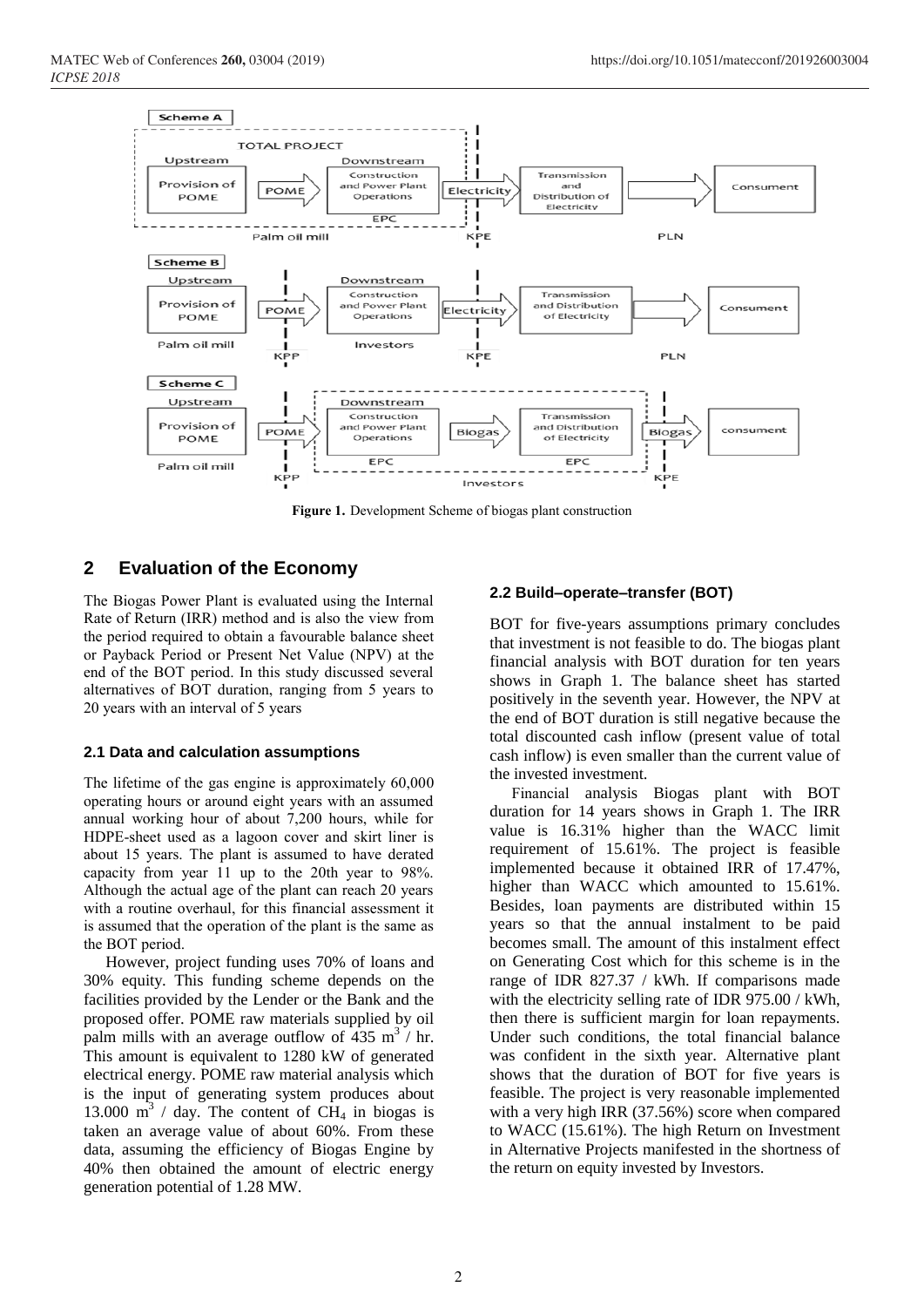

**Graph 1.** Build–operate–transfer (BOT) per years.

#### **2.3 Sensitivity Analysis**

The 5-year BOT of the project becomes feasible only if the investment cost lower by 50% this is relatively impossible to do. While the 10-year BOT The decrease of investment cost by 20% makes the project feasible to be implemented because of the IRR value obtained above WACC. However, the decline in investment costs of this magnitude is relatively painful to realise. The project also becomes feasible if the escalation of electricity tariff increase reaches 7% per year. Unlike the 14-year BOT, the vulnerable project becomes improper if there is an investment cost increase of about 10% because the IRR value falls on 12.79% below WACC of 15.61% which in turn leads to more extended payback period. A tariff escalation rate of only 2% per annum resulted in a 14.03% decrease in the IRR of the project. The same is true if borrowing rates rise to 13%.

The 15-year BOT has an investment cost increase of up to 10% making the project unfeasible to be based on IRR value (14.11%) lower than WACC (15.61%). The escalating basics assumption of electricity tariff increase is 3% per year if this assumption decreased to 2%, the project IRR value (15.25%) becomes lower than WACC (15.61%). The project is still feasible implemented if there is an increase of loan interest rate up to 13% because it even obtained IRR (16.27%) higher than WACC (16.01%) although Payback Period to 6.16 years from the original 5.63 years if the interest rate remains 12%.

As for the Alternative Plant obtained a relatively very high IRR value of 37.57%. The effect of the length of the biogas distribution pipeline network on the financial feasibility of the project. The longer the biogas pipeline will increase the investment cost. **Figure 2**, pipeline up to 23 km is still obtained the value of IRR financially feasible when compared with WAC.



**Figure 2** Effect of Biogas Pipe Network Length on IRR & Generating Cost and Effect of Biogas Pipe Network Length on NPV & Payback Period

During the 5-year BOT period, there are a potential savings of approximately IDR 13 billion per year. After the duration of BOT ends, after the 5th year, the savings gained increased to more than 20 billion per year. However, the only value is the cost of plant operation and maintenance. During the BOT period, the savings accumulated by the palm oil mill were more than IDR 60 billion and increased sharply after the completion of the BOT period, which in the 7th year of plant operation obtained an accumulated savings of approximately IDR 11 billion. All of the